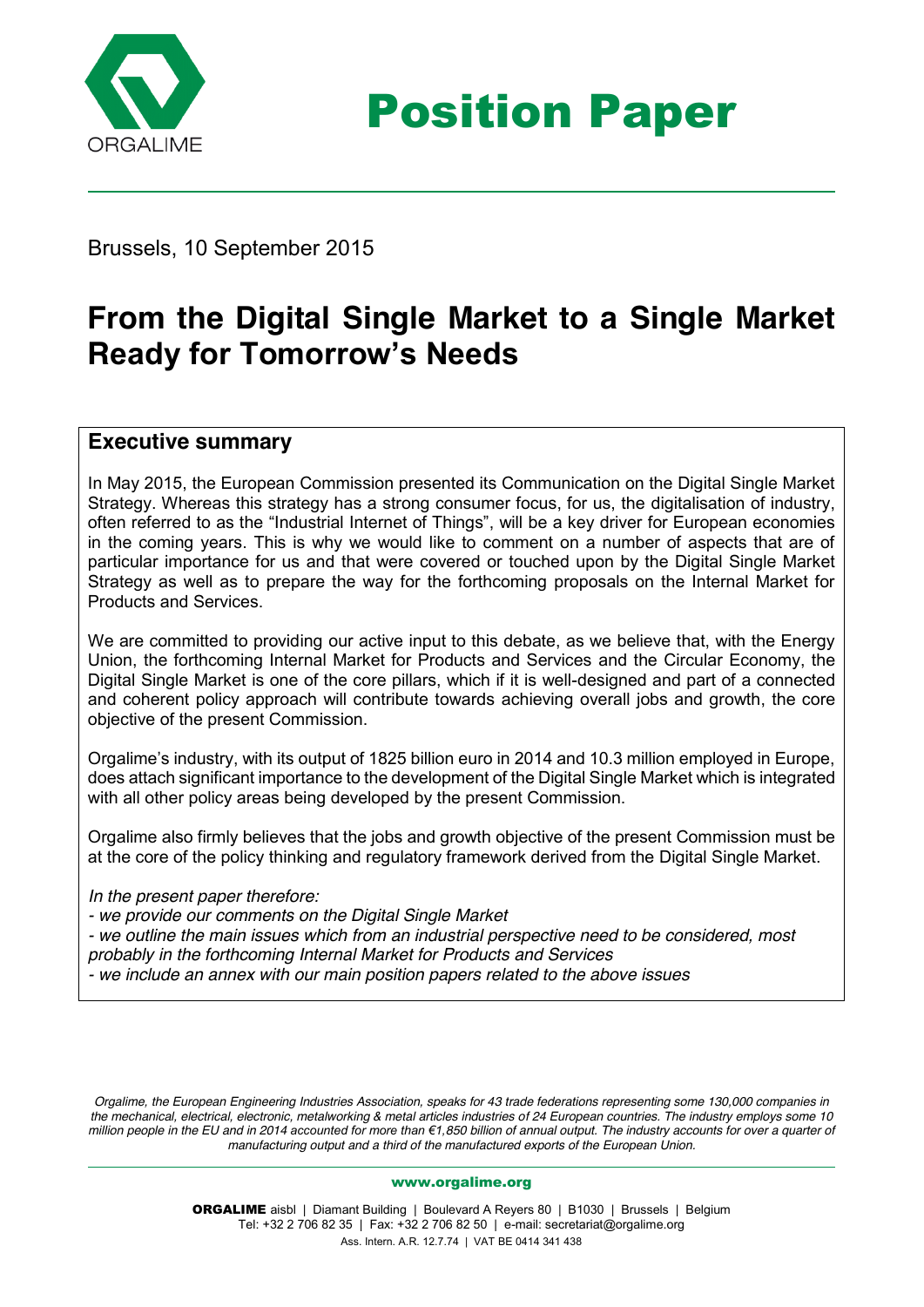**Digital** will be at the core of Europe's future growth and jobs, but only if it is based not only on consumer markets but even more so on Europe's core strength – manufacturing and physical assets. For Orgalime digitalisation is the key for success in the three main EU policies:

- Digitalisation connects companies, clients and suppliers, facilitating both the further development of the digital single market, and global value chains and systems.
- Digitalisation enables to manage the transition to a clean, low-carbon energy supply.
- Digitalisation is essential for the competiveness of the European industry and therefore to the EU's core jobs and growth agenda.

By 2020, about 1 billion people will be connected, according to industry estimates. The same estimates also predict that then some 50 billion devices will be connected, be it machines, buildings, means of transport or other sensor-equipped installations. This is the reason, why a true Digital Single Market (DSM) must take into consideration the needs of the economy as a whole and cannot be focused purely on consumer needs or the "new economy". Likewise it must clearly fit into the global economy.

**Our vision** is of an interconnected European economy that benefits the most from one of its biggest assets: a strong manufacturing industry, often embedded in regional clusters that are worldleading. That is why it is so important that digitalisation finds its way into the entire value chain along the production, starting from SME's to big global players.

Indeed, for Europe's economy a lot is at stake: The uptake of digitalisation, its successful deployment and roll-out will be the main drivers for investment in all economic sectors within the coming years. More than that, however, it is the precondition for Europe's economy to maintain its position as a world leader in many technologies and thereby to continue to provide more and better jobs every year.

For us, the Digital Single Market (DSM) Strategy is an important first step, however, in order to fully benefit from digitalisation, Europe must go beyond what is proposed now and

- Prepare for the "Internet of Things" taking into consideration the needs of industry
- Recognise data as the raw material of the future and, where necessary, adapt legislation accordingly in order to ensure that industry can use data in a responsible manner to develop new services and business models
- Seriously work on continuing to improve the overall regulatory framework, as has already begun under the Better Regulation programme and REFIT

# **The Digital Single Market must be ready for industrial needs.**

It is increasingly being used for machine to machine communication. Connected devices will exceed connected humans at a 50:1 ratio within the next 5 to 10 years, according to estimates.

This is good news, as it will both lead to the creation of new types of jobs and more varied ones. Additionally, it will create new business models, especially based on "big data" analytics. Already today, "predictive maintenance", value chain communication, environment friendly "precision farming", etc., all based on huge amounts of collected data, are anticipating the future of management and production. But this is only the beginning as companies progressively learn how to exploit the mass of data they are collecting, how to organise their businesses to use it and thereby have new sources of wealth creation.

As a result, we must take into consideration, that communication will increasingly be used by machines and need to shape our physical and legal infrastructure accordingly.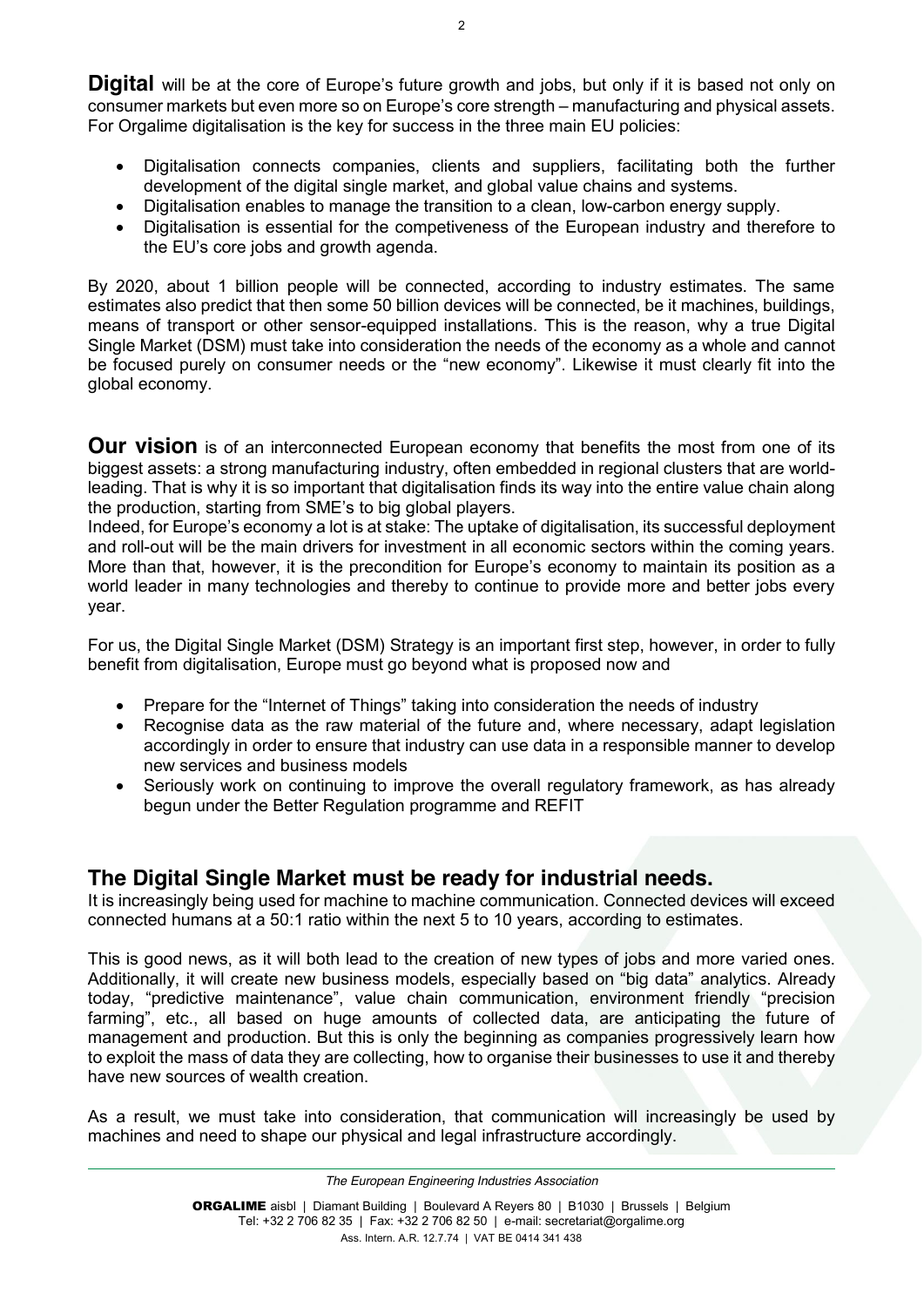Digitalisation has empowered the consumer to better compare offers for different services and has thus decisively contributed to complement the internal market. Still, the potential of digitalisation has not yet been exploited fully. Smart meters, e-health, solutions for ageing population in buildings and e-government promise to make life for citizens easier and more affordable. At the same time, they will create new business models.

In this context, it is first of all technology down to the electronic component level and software that play a core role: for example, cybersecurity is enabled by encryption, which means the mastery of electronic components technologies and combined hard-soft solutions for subassemblies. High speed networks could also not work without optic fibre, integrated micro photonics, electronic components, specialized cards, concentrators and computers. Furthermore the Internet of Things is also based on sensors, actuators, micro batteries and microcontrollers, with low energy consumption.

However, for Europe to profit from these new opportunities, we will need an enabling, forward looking regulatory framework, which may require progressive adaptation of the present framework, whether at the level of data ownership and protection, services and potentially the internal market for products.

We therefore suggest the Commission to start a structured, forward looking dialogue with the relevant sectors of the industry and its clients in order to see how far and where an update of the "aquis communautaire" may be useful above all to remove barriers in the existing regulatory framework which can hinder the development of new business models.

Some legislation may need to be adjusted, for example, in the areas of cybersecurity, for the development of demand driven electricity markets and potentially for Intellectual Property Rights (IPR) and data ownership. Likewise, in order to ensure fair competition, the application of competition law should evolve, taking into consideration the increasing role of globally active platforms and intermediaries.

### *Key recommendations:*

- *Analyse the "acquis communautaire" in all areas to see where there is a need to adapt it to remove barriers for new business models and services based on digitalisation*
- *Adapt it, where appropriate in this context and after consultation, whether at the level of data ownership and protection, services and potentially the internal market for products*

# **A physical infrastructure ready for hugely increased data flows**

The EU's targets concerning communication infrastructures already outlined in the "Digital Agenda" are a precondition to establish a "thriving data-driven economy" in Europe. Especially, the overdue roll-out of broadband networks is a precondition to make infrastructure apt for a data-driven economy, most essentially, for providing SMEs and mid-cap-companies, which are often located outside metropolitan areas, with equal starting conditions in the digital economy, supporting industrial applications, cloud computing, the Internet of Things, digital industrialisation and einfrastructures.

Reliable high-performance communication infrastructures are also a precondition for effective machine to machine communication. Industrial plants require reliable communication and must meet the most varied requirements, depending on the respective application. Fast response time (short latency), a coexistence management of diverse applications and availability of the radio link (robustness) must be ensured. The particular concerns of industrial production need to be taken into consideration at all times. Utilising the advantages offered by the development of the digital economy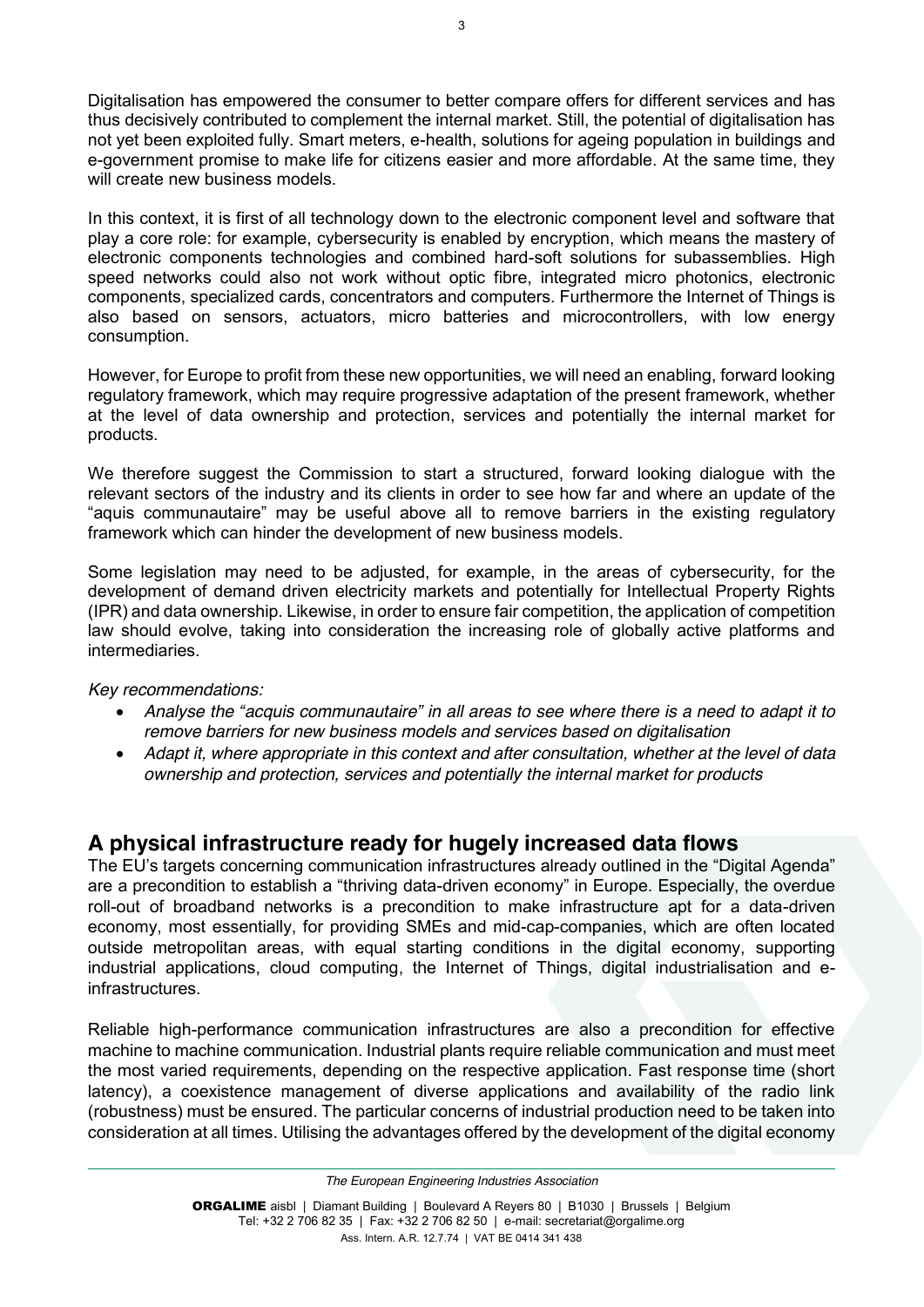is a core issue for the economic recovery of Europe and we therefore welcome the Commission's and Member States' support in this area.

*Key recommendation:*

- *Accelerate the development of coherent, interoperable robust and scalable fixed (for example fibre optic) and mobile broadband infrastructures, especially in rural areas, with the needs of the "Industrial Internet" in mind, which is in line with our letter addressed to Commission President Juncker (annex)*
- *Take the particular concerns of industrial production into account. Modernisation and simplification of the EU Telecommunication Framework*
- *Reinforce the usage of structural funds for communication infrastructure*

# **Platforms**

The word "platform" as it is used today is often vague. It is also used in multiple contexts whether in the research area for European Technology Platforms (ETPs), in engineering for physical manufacturing, virtual design or digital manufacturing platforms, or as cited in the Digital Single Market Communication as examples, search engines, social media, e-commerce platforms, app stores and price comparison websites.

Orgalime does not believe that a single "fits all" solution applicable for all these types of platforms is possible. We would therefore welcome that a clear definition of what is meant whenever discussions on "platforms" are undertaken.

In the specific context of B2B or B2C search, sales or intermediation platforms, Orgalime would like however to specify certain principles we feel need to be respected in order to ensure fair competition:

The development of such platforms in the area of B2B is in the early stages and therefore any approach considered in this area should be preceded by proper consultation of the manufacturing industry so as to ensure that emerging innovative business models are not unduly hindered.

European Competition Legislation has not been designed for today's realities of cyber space. Unlike traditional fields of economic activity, the market is per se a global one and usually the leading competitor has a significantly higher market share than all its competitors combined. This is especially true for search and sales platforms.

If the rules on the misuse of a dominant position are not applied consequently, this has negative effects on the entire value chain. The dominant player may use their position as a sales channel in different fields of the economy and push competitors in those fields out of the market. This includes unfair practices such as opaque algorithms to determine that some privileged products will be displayed on search engines and platforms first. Furthermore, dominant platforms may hamper the development of new business models in an unfair manner.

Orgalime is keen to avoid the creation of de facto monopolies, whatever the sector is and that competition legislation is able to ensure fair competition in the market. A potential evolution of the legislation should be preceded by a proper consultation of the stakeholders active in the relevant market.

### *Key recommendations:*

- *In any policy or regulatory activity, clearly define how the term "platform" is being used*
- *Modernise EU Competition Law to adapt it to the development of search, sales or intermediation platforms and apply it to ensure that fair competition can flourish in the market*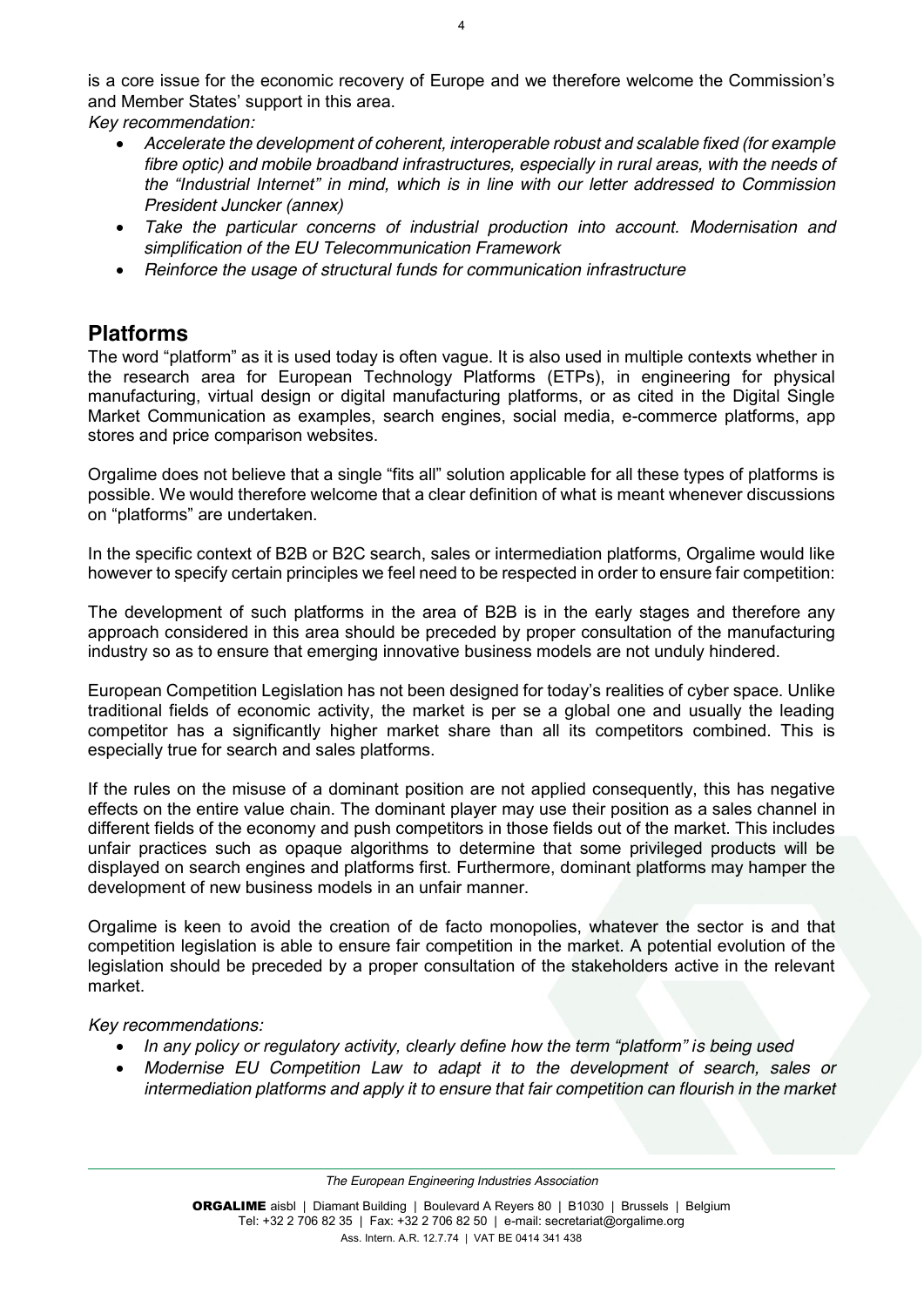## **PPPs and virtual industrial "platforms"**

Europe's factories of the future will be embedded in connected value chains and digital innovation ecosystems which might cover the entire value chain along the production, starting from design, through suppliers to the producer and even further, to the provider of maintenance, post sales service and - finally - recycling. These ecosystems and platforms should be accessible for SMEs and big players alike.

For Europe, this offers a huge potential for re-industrialisation, strengthening regional clusters and regional production which is closer to the customer. This makes clean, urban factories - even in residential areas - a realistic vision.

While we widely trust in the market to create such platforms in a timely manner, PPPs, such as the "Factories of the Future" and "ECSEL" PPPs, have proven to work as an accelerator for certain sectors in the creation and uptake of innovative product design and manufacturing.

### *Key recommendation:*

*R&D funding: Support for industrial PPPs for market-driven innovation*

### **Data as raw material for manufacturing**

EU legislation has concentrated on personal data protection, which has become increasingly relevant for the B2C environment. In B2B relations, however, the situation is different. Here, enormous amounts of different kinds of data is being collected and progressively the analysis of this data offers manufacturing companies ways to make significant improvements in efficiency in the area of resources, productivity both in the area of processes and service offerings and thereby generating new business opportunities.

Today in the manufacturing world, data ownership and access to data collected by sensors during the manufacturing and production process, as well as its usage whether for predictive maintenance, resource efficiency and performance improvement, is largely ruled by contracts between individual companies. So far, this has proven to be sufficient, providing significant benefits for all parties involved, in a B2B environment.

The amount of data available in the future will change business fundamentally. New business models and different forms of cooperation between business partners will emerge. In this changing environment the owners must ensure the right of use and disposal of their data. They must have the full right to decide to which extent they make data available to other businesses. Whether or not the current legal framework will be suitable to guarantee this right of disposal of the owner while at the same time allowing new business models to develop, still varies across sectors. A profound analysis of the legal framework on a case by case basis is necessary. Before this analysis has been concluded, Orgalime considers regulatory intervention in the B2B sector governing the ownership of data or access to collected data as premature.

In the longer term, it might be necessary to define more extensive rules for the ownership of different data, such as aggregated data or public data, which in most countries is freely accessible, and in how far such data may be used for applications, such as data mining. As business models and technical feasibility are evolving quickly, strict rules seem inappropriate at this moment. Nevertheless, we suggest the European institutions to assess developments in this field carefully and open a targeted dialogue with industry stakeholders.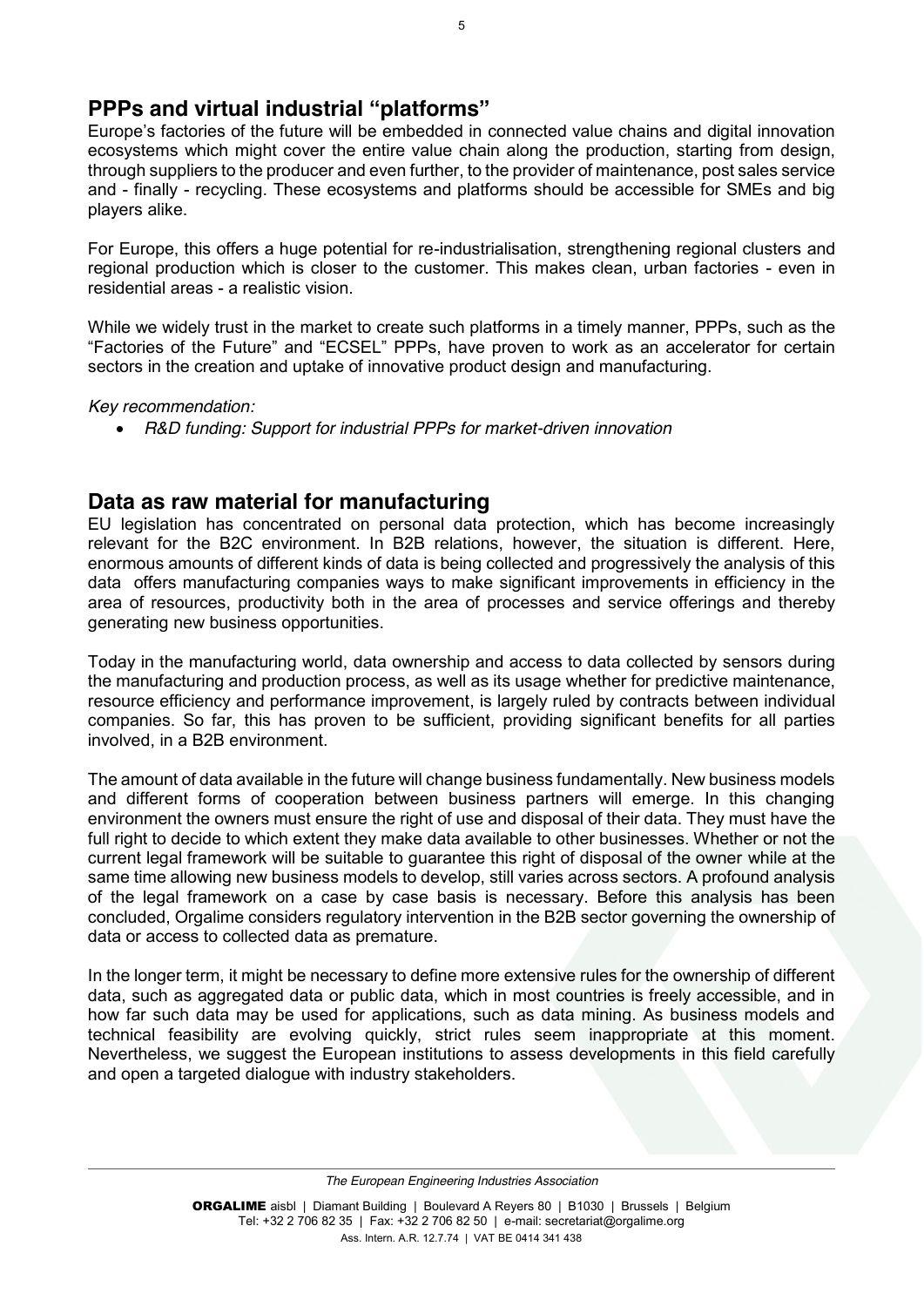*Key recommendations:*

- *Conduct a profound analysis on how the current legal framework impacts the development of new data driven business models, especially in the B2B area*
- *Allow business models to grow*
- *Avoid the multiplicity of different national regulatory approaches*

### **A trustworthy cyberspace and infrastructure**

Our vision of future manufacturing in Europe is characterised by integrated digital production along the entire value chain and in production systems. This means that individual products, machines, entire manufacturing plants, supply chains and customers will be connected and communicate with each other, using digital and technology solutions provided by our European industry.

A decisive prerequisite for the successful roll-out of technology based on machine to machine communication is trust in the security of communication and networks. Companies will consign data flows carrying their know-how and the control of their production equipment and processes to digitally interlinked systems only if they can trust that those systems and cyberspace are secure. Likewise, the expansion of data driven business models will largely depend on the availability, integrity, authenticity and confidentiality of communication infrastructures. Here, sufficient capabilities ought to be established in order to strengthen cyber-resilience in Europe,

However, two reasons have limited this trust building process to this point:

Firstly, a lack of a strategy driven foresight of upcoming crucial technologies that will shape our communication and the way data is generated, transported, and managed for the next 10 to 20 years. It is important that industries and governments focus on integrating security from the start through "security by design". Cybersecurity must anticipate tomorrow's challenges, rather than reacting to yesterday's shortcomings. Companies and policy makers need to work together in order to manage this new security paradigm. Yet, such a strategic consortium is missing.

Secondly, security solutions depend not only on technologies but also on available products and services in the market. We have a strong scientific security base in Europe. Strong algorithms for encryption exist. Yet, especially SME security providers struggle to place their technologies and products on international markets. The result is a highly fragmented market structure. We need a comprehensive initiative to strengthen the manufacturers and providers of security solutions in Europe that can meet customer needs accordingly. Depending on how it is shaped, the upcoming Cybersecurity PPP should build on this strategic asset and support the role of cybersecurity as an enabler for digital solutions.

Cyber security starts at private and company level. However, SMEs especially often lack resources to properly deal with cybersecurity. Awareness of risks and investment in cyber security must be raised. Besides this, national authorities should be better connected via the European Union Agency for Network and Information Security (ENISA), in order to effectively fight against cyber-crime and cyber espionage.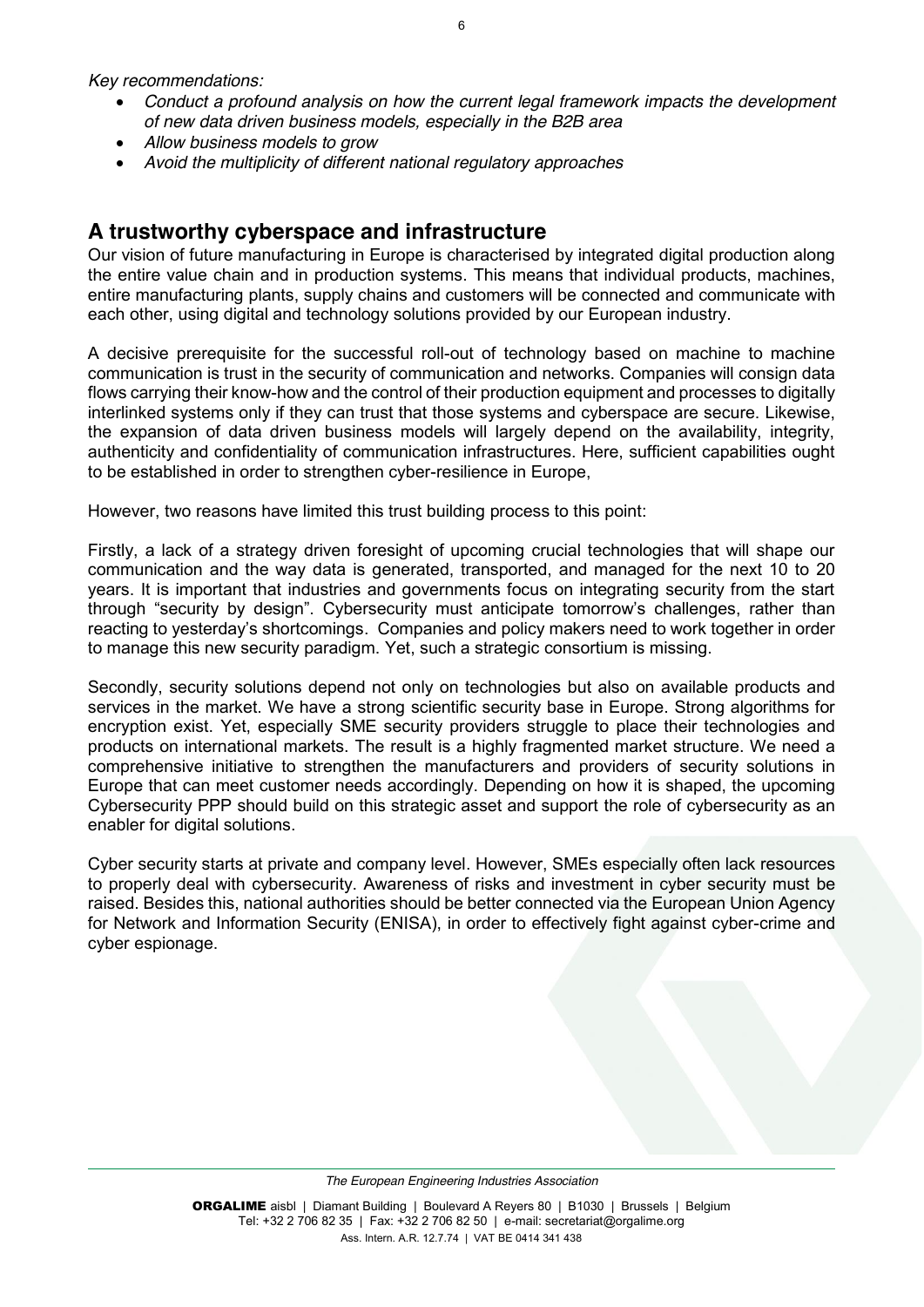*Key recommendations:*

- *Establish sufficient capabilities in the areas of prevention, detection and reaction to threats in order to strengthen cyber-resilience in Europe*
- *Establish a dialogue between decision makers, operators and manufacturers of devices in order to quickly react to the rapidly changing technical environment*
- *Support Member States in realising more reference projects regarding security solutions and implementations*
- *Encourage the exchange of best practices among Member States concerning the combat against cyber-crime and cyber-espionage: legislation and execution*
- *Rapidly adopt the NIS directive with stringent application in mind*

# **Standards versus Regulation**

Our companies are developing and providing more and more sensor-equipped machinery, smart production systems and intelligent products, which will make the manufacturing process and its products the biggest source of data and one of the most promising areas for data analytics.

Legislation in the field of products and IT is exposed to the danger of being made redundant by fast technological change after only a short time. Therefore, legislation, if deemed necessary, must be enabling, avoid detailed measures and rather focus on objectives or essential requirements and be forward looking and technology neutral. In most cases, therefore, Orgalime would opt for a focus on standardisation rather than on regulation.

A significant amount of work will therefore be required at the level of standardisation in order to facilitate interoperability between machines and systems all along the value chain. The development of the Digital Single Market but also operation in global markets as very much needed by Orgalime's industry, which is the EU's major manufacturing export industry, requires that such standards are open standards, developed timely and internationally applied.

Timely and quality standards are essential for our industry and have repeatedly proved to be an ideal instrument to ensure rapid penetration of markets, both in the internal market and on world markets. Orgalime has therefore always been a major supporter of standardisation: traditionally Europe's standardisation organisations and notably CEN and CENELEC which have and still continue to the serve the needs of our industry well in most areas. As companies are increasingly operating in global markets, the role of international standards (ISO, IEC) has increased in importance and served more as a basis for European standards.

In the area of ICT, given the fast development of digital applications and services in the manufacturing industry, the speed at which standards can be developed is essential. This has become more difficult to achieve since the adoption and implementation of Regulation EU 1025/2012: Orgalime has highlighted the increasing bureaucracy that has been imposed on the European Standardisation organisations which are reducing their ability to serve the needs of companies in this area. The decision by the Commission to ask these organisations to work increasingly on policy issues is also undermining the capacity of these organisations to provide the service that Orgalime's members, which are by far the major funders and users of standardisation in Europe, expect of them.

Orgalime therefore has drawn attention to this issue which is leading its membership to seek other standardisation platforms and fora for standardisation in the area of ICT, whether at IEC and ISO where international consensus standards are developed and where our members are already active, or in other fora.

*[The European Engineering Industries Association](http://www.orgalime.org/)*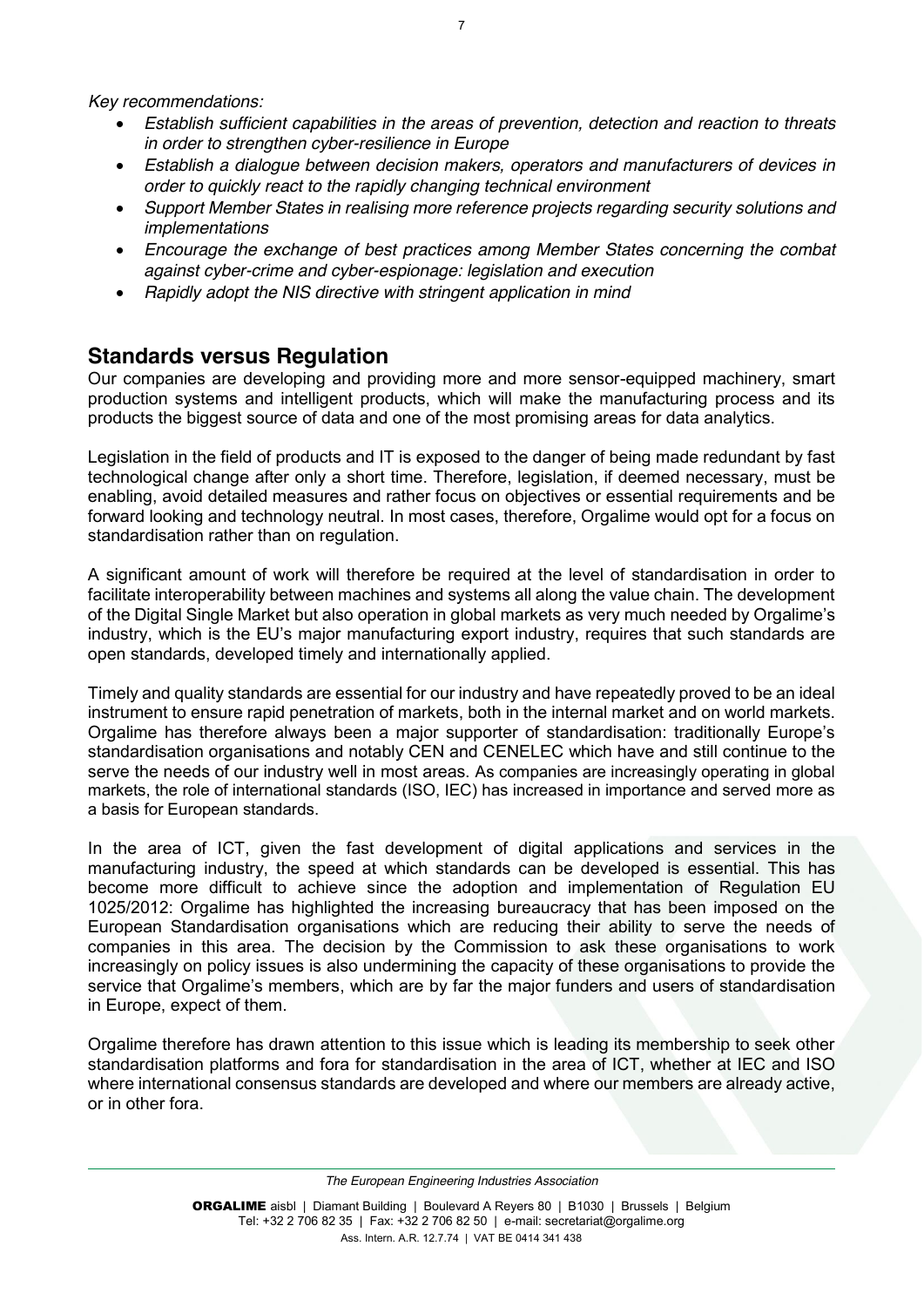In the context of the follow up of the Communication on the Digital Single Market, Orgalime is examining the proposals of the Commission to launch an integrated standardisation plan to identify and define key priorities in the area with a view to identifying how best to cooperate in this area.

Orgalime, moreover, believes that the Commission in its ongoing work on the forthcoming Internal Market for Products and Services has the possibility to adapt its strategy without changing the existing Regulation in such a way the right way as to sustain the needs of Orgalime's industry.

### *Key recommendations:*

- *Our value chain is a global one. Therefore, standards and rules should be globally applicable, too.*
- *Standards live from being applied. The interface between manufacturing and ICT needs standards developed by manufacturing industries to make an interconnected European economy happen.*
- *Standardisation is overwhelmingly industry driven and funded. It cannot be a top down approach imposed by regulators. Standards need to be developed at the speed required by the market which will therefore choose the most appropriate standardisation platforms and fora. The Commission needs to take account of this in its forthcoming Internal Market for Products and Services package.*

# **Education and training curricula for tomorrow's needs**

The digitalisation of industry will once again improve the working conditions considerably. The jobs of the future will be more varied, as even more monitoring and repetitive tasks will be performed by computers. Besides becoming even healthier and safer, the factories of the future will have such low emissions that the "urban factory" in residential areas will become increasingly frequent, which will be a major benefit for employees, the majority of whom live in cities.

However, just as was the case in previous changes in production, digitalisation requires people that have the necessary skills. As mentioned in the Communication, more than 800 000 ICT vacancies could be unfilled by 2020 in Europe. This is not a problem of the ICT industry alone. Due to the digitalisation of manufacturing, our companies are increasingly hiring people with ICT skills and they are facing problems to find sufficient qualified personnel. Nor is it a new problem since Orgalime has been highlighting the issue since it carried out a review of mechanical engineering over 10 years ago (EnginEurope) when we proposed, among others, that more prominence should be given to STEM (science, technology, engineering, mathematics) skills and teachers of these should be financially advantaged. At the same time, millions of young unemployed people cannot find a job: it is obvious that Europe suffers from a big qualification mismatch. Fostering STEM subjects from an early age on and allowing pupils to choose a specialisation on these subjects at a later stage of their curricula has proved to be useful to overcome this mismatch in many Member States. Additionally, ICT skills should be made a subject in many more education curricula.

However, ICT-skills alone are not sufficient. The digitalisation of factories means that virtual and real processes are merging. For the manufacturing industry it is therefore important to be able to employ people who have the right combination of skills to bring these worlds together.

Besides integrating digital and IT knowledge in school, apprenticeship and tertiary education, a particular focus shall be set on vocational training. Many employees are concerned of the effects that technological change may have on their personal employment situation. Our industry takes these concerns very serious. However, the solution is obvious. In recent decades, early and continuous adaptation of skills to these technological changes through vocational training guaranteed a high employability for workers - even at a higher age.

*[The European Engineering Industries Association](http://www.orgalime.org/)*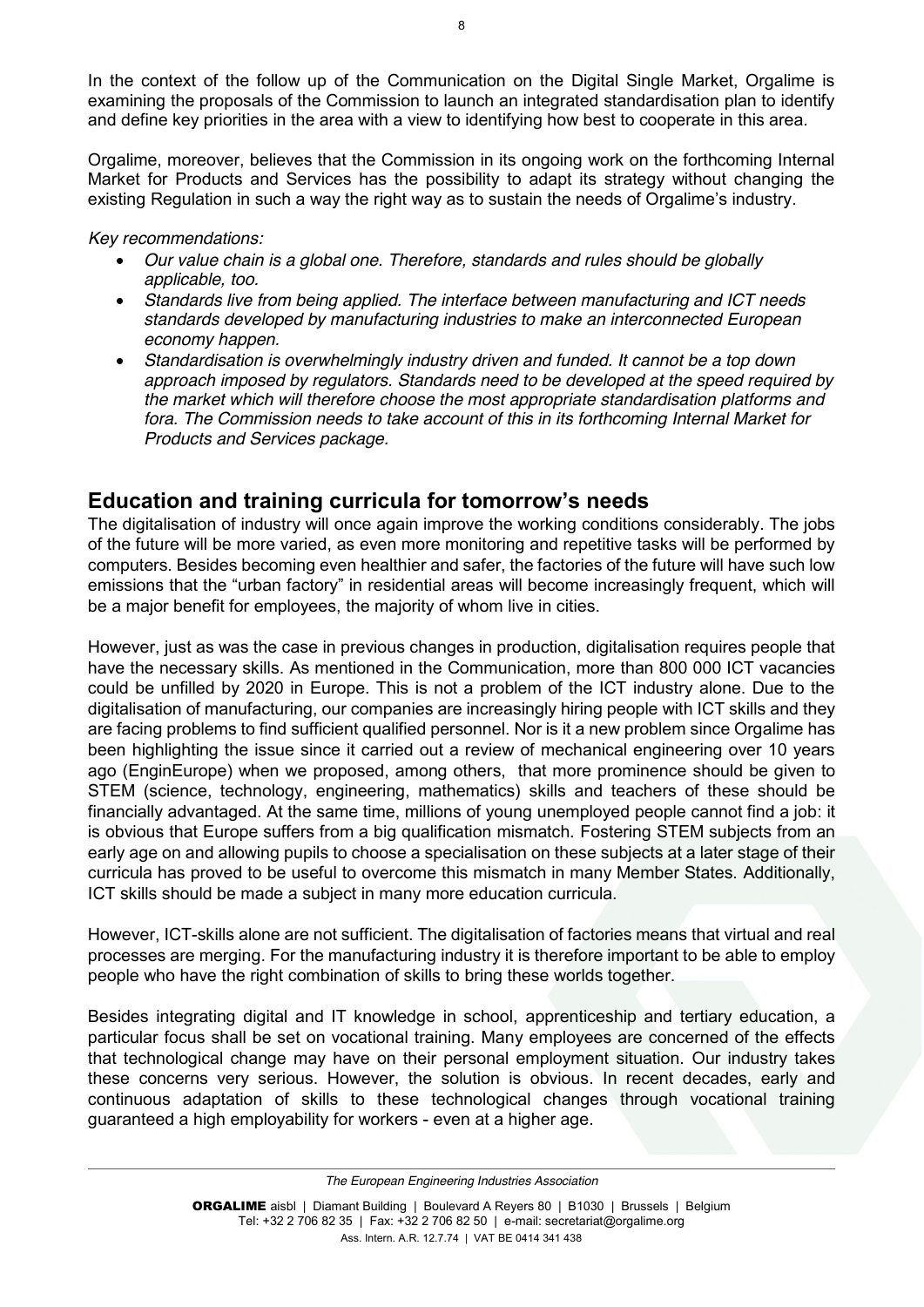*Key recommendations (essentially for Member States and regions):*

- *Arouse interest in STEM subjects and in manufacturing from an early age on*
- *Fight the qualification mismatch by allowing specialisation in STEM, ICT subjects and mechatronics at a later stage of the school curricula*
- *Foster vocational training to update qualifications of the workforce and maintain employability at a higher age*
- *Share best practices among Member States (including ESF programmes) in these fields*

# **Better Framework conditions**

In its Vision Paper "Technology for the Future Manufactured in Europe, Orgalime has commented extensively on what we see as the joined up policy approach and policy measures which we feel are necessary to kick start manufacturing investment in Europe today.

The framework conditions under which our companies operate does remain a central issue; we have already provided some detail of our views in our publication "Technology for the World – Manufactured in Europe "and count on the Commission to seriously consider the proposals we have made when moving towards the forthcoming Communication in the Internal Market for Products and **Services** 

We look forward to a focus on further measures to improve the functioning of the business service markets as we have proposed repeatedly. However, we trust that any measures proposed will essentially focus on the removal of barriers to the provision of services in the internal market, rather than focusing on standardisation of service offerings, which could both limit the capacity of our companies to develop new business models based on digitalisation, the use of data and data analytics, while at the same generating additional costs for companies through certification.

The scope of any initiative regarding contract law should be strictly limited to business-to-consumer sales. The B2B sector should fall outside its scope. Contracts covering digital content in the B2B sector are usually very complex and specific and therefore need to be governed by highly detailed contractual agreements. Therefore, freedom of contract, a fundamental rule of Contract Law in all European legal systems as a fundamental principle should prevail.

We have commented extensively on the issue of standardisation including in the present position paper. Standardisation remains a strategic issue for our industry, both in the context of the internal market, but also at a global level: in the context of trade negotiations, we strongly insist that the EU's approach for developing the internal market where European standardisation, through the withdrawal of competing national standards, has strongly favoured the development of our industry both in the EU and on export markets.

As part of a follow up to our cooperation with the Commission on "Markets for Advanced manufacturing for Cleantech", we have finalised our policy proposals for the Circular Economy in which we make proposals both for the development of new regulation, but also for the revision of existing regulation in order to enable the Circular Economy proposal to be good for the environment, good for manufacturing and good for employment.

Finally, since the beginning of the present Commission, we have requested the withdrawal of the Market Surveillance package adopted under the previous Commission: indeed, we felt it had moved, during discussions in the ordinary legislative procedures from a package designed by the Commission to improve market surveillance in the internal market in order to ensure a level playing field for companies, to one which imposed more burdens on companies for little obvious reason while reducing the obligations of Member States to effectively carry out market surveillance on the

*[The European Engineering Industries Association](http://www.orgalime.org/)*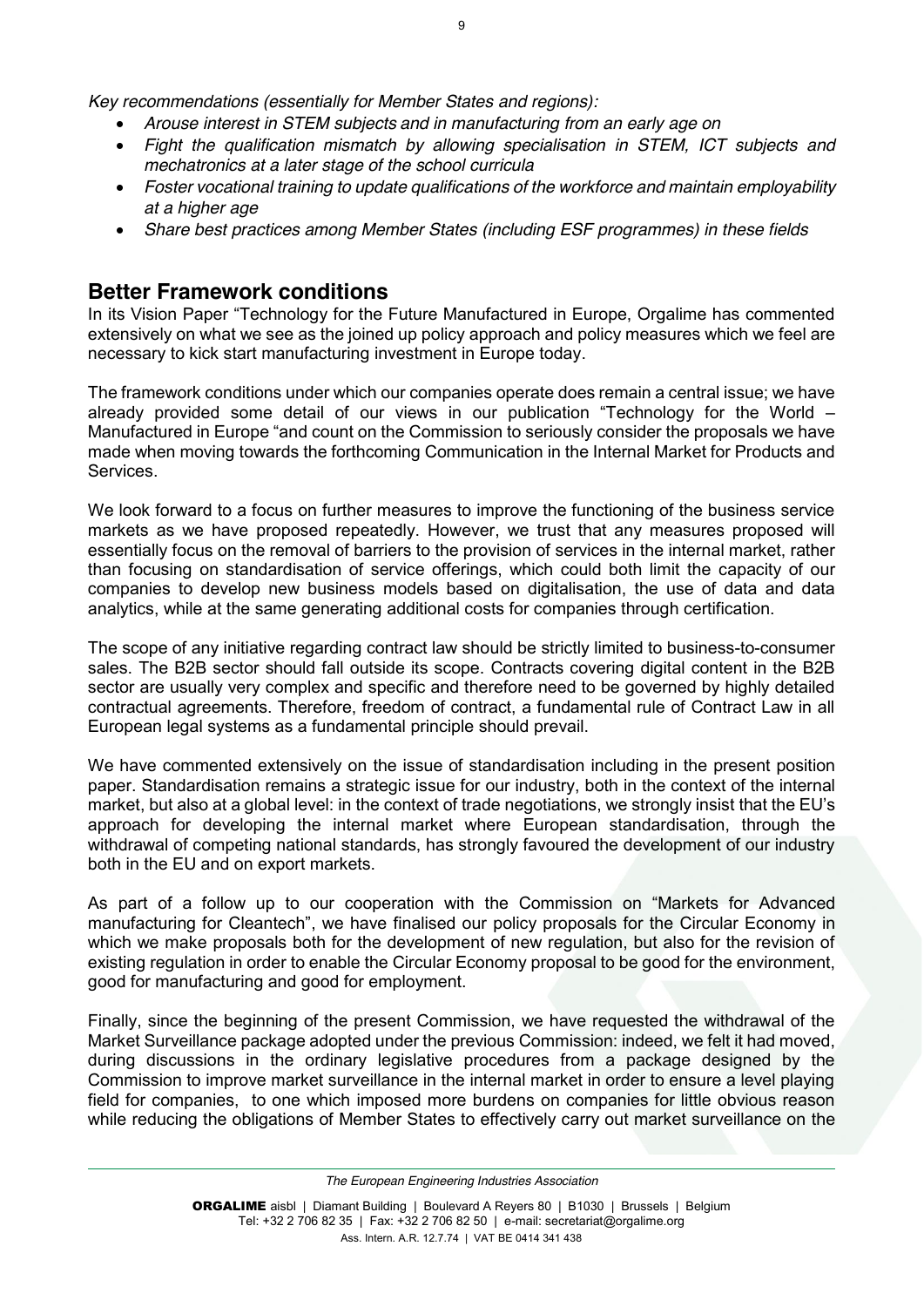ground. We would therefore prefer the proper implementation of the existing regulation (765/2008/EC) and the General Product Safety Directive.

It is an encouraging signal that Member States have agreed to take more effort for combatting illegal shipments and to set up inspection plans by January 2017 in the area of illegal shipment of waste. We would hope that such a move in the area of environmental legislation will also be applied more widely, in order to ensure that companies do not suffer unfair competition from products imported into the internal market of products which do not respect EU regulation as a whole. This is clearly damaging to the competitiveness of companies and therefore jobs and growth in the EU. It is essential that this should effectively happen and would be a clear indication that Member States also are respecting the decision they have taken in the European Council to mainstream industry competiveness into all areas.

In practice, these in our view need to focus on carrying out physical controls on the grounds to be effective: Documentation and registration cannot be a replacement for physical checks - true free riders that did not properly document or register, would otherwise be even less controlled than today. These significantly increase the administrative compliance costs to legitimate manufacturers and widen the gap in sales prices with unfair competitors, while they do not ensure that authorities can effectively prevent misuse, fraud and avoidance to comply with legislation. On the contrary, registration procedures remove authorities' resources from actual controls on products which, if they were carried out as they should be, besides the obvious potential benefits for consumers and workers, would defend the interests of legitimate manufacturers in the EU.

### **Conclusion**

The future of Europe's industry is indeed largely dependent on the successful digitalisation of the economy as a whole.

The Digital Single Market Strategy of the European Commission points in the right direction, and overall, in Orgalime's view, will contribute to establishing better framework conditions for the development of opportunities arising from digitalisation and the use of data.

However, its focus is mainly on consumer issues and does not address the digitalisation of real industrial value chains. In the B2B-context, we urgently need a debate on how the different business interests can be balanced: On the one side, there are huge expectations with regard to the use of data. One the other side, there is the legitimate interest of companies to protect their core knowledge and expertise which enables them to stay competitive in world markets. At the core of this debate is the question of "data ownership" and whether the legal framework is appropriate for a digital industry.

Before this debate has taken place, it is too early to move on with regulatory measures – at a time, when companies and policy makers are in the learning phase of the new opportunities and threats offered by digitalisation.

We have noted the Commission's proposal to become more involved in the identification and definition of key priorities for standardisation in the follow up to the adoption of the Communication on the Digital Single Market, but question whether the direction taken at the present time, following the adoption and implementation of Regulation EU 1025/2012, will enable this.

The framework conditions under which our companies operate remains a central issue. We have already provided some detail of our views in our publication "Technology for the World – Manufactured in Europe" and count on the Commission to seriously consider the proposals we have made when moving towards the forthcoming proposals on the Internal Market for Products and Services and on the Circular Economy.

*[The European Engineering Industries Association](http://www.orgalime.org/)*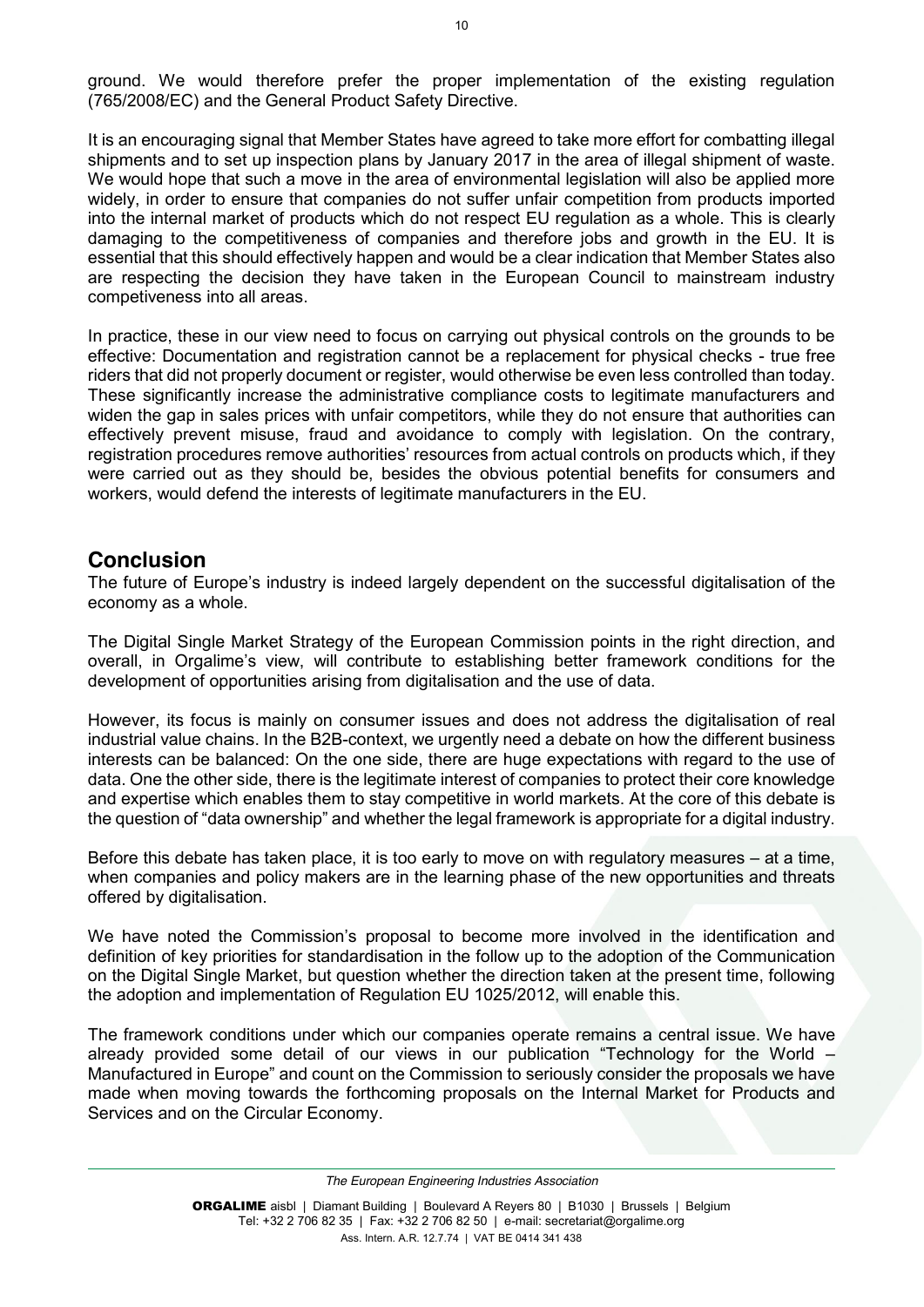Nevertheless, in the specific context of the digitalisation of industry, for our industry, the "Industrial Internet of Things" will be the key driver of industrial innovation during the coming decades. As we have specified in the present paper, therefore, the key prerequisites for our industry remain a safe infrastructure capable of transporting huge amounts of data via high speed mobile and fixed infrastructures and an enabling regulatory environment that keeps pace with technological progress but does not try to dictate the nascent innovative developments which we are seeing every day in order to fully profit from these new technologies. For this, we need a place where strategic monitoring of technology trends in Europe can take place and where the impact on cyber security could be estimated.

Well qualified staff are ever more a key framework condition which will allow the digitalisation of the economy to attract investment to Europe and create new and better jobs.

In combination, these will enable Europe to have a more competitive, cleaner and highly innovative economy which generates jobs and growth. \* \* \*

Adviser responsible: Christoph Riedmann: email: first name . last name @ Orgalime.org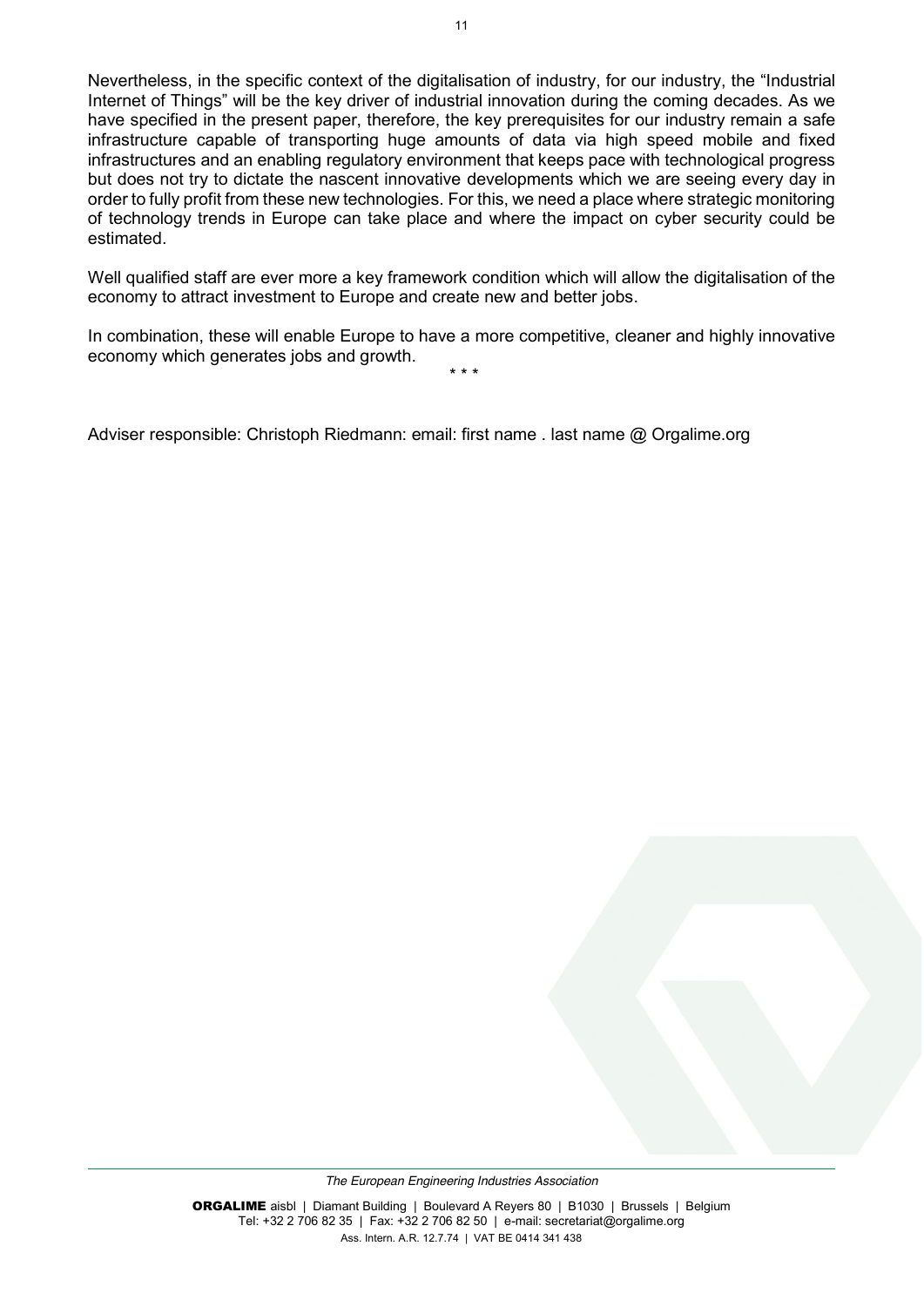### Annex 1: **List of relevant position papers Digital Single Market and mainstreaming industrial competiveness**

#### **Digitalisation, data and research**

[European engineering: the beating heart of a data-driven economy](http://www.orgalime.org/position/european-engineering-beating-heart-data-driven-economy)

[Orgalime position paper on the proposal for a directive on the protection of 'trade secrets'](http://www.orgalime.org/position/orgalime-position-paper-proposal-directive-protection-trade-secrets)

Orgalime letter addressed to Commission President Junker on the 315 bn euro investment plan

[European Fund for Strategic Investments](http://www.orgalime.org/position/european-fund-strategic-investments)

[Orgalime views on the upcoming EIT KIC on value added manufacturing](http://www.orgalime.org/position/orgalime-views-upcoming-eit-kic-value-added-manufacturing)

#### **Internationalisation and global value chains**

Orgalime comments on the Commission's proposal for Regulatory Cooperation in the framework of the Transatlantic Trade and Investment Partnership (TTIP)

[TTIP: joint statement by EU and US industry associations Orgalime and NEMA](http://www.orgalime.org/position/ttip-joint-statement-eu-and-us-industry-associations-orgalime-and-nema)

### **Standardisation and Internal Market**

[Orgalime recommendations on the future of European standardisation](http://www.orgalime.org/position/orgalime-recommendations-future-european-standardisation)

[Concrete suggestions to improve the 'vision for the internal market for industrial products'](http://www.orgalime.org/position/concrete-suggestions-improve-vision-internal-market-industrial-products)

Call for [the withdrawal of the Product Safety and Market Surveillance Package](http://www.orgalime.org/position/call-withdrawal-product-safety-and-market-surveillance-package)

Orgalime comments on standard EN 300 328 - Radio and [Telecommunications Terminal Equipment \(R&TTE\)](http://www.orgalime.org/position/possible-solutions-securing-presumption-conformity-automation-industry-view-workshop)

### **Global leadership in energy and clean technologies, circular economy**

Orgalime position paper on the Circular Economy (ready by end of July)

[Policy Recommendations on the Circular Economy Package](http://www.orgalime.org/position/policy-recommendations-circular-economy-package)

[E-mobility and Smart Charging](http://www.orgalime.org/position/e-mobility-and-smart-charging)

[Comments on the Commission Communication on 'Energy efficiency and its contribution to energy security & the 2030](http://www.orgalime.org/position/comments-commission-communication-energy-efficiency-and-its-contribution-energy-security)  [framework for climate and energy policy'](http://www.orgalime.org/position/comments-commission-communication-energy-efficiency-and-its-contribution-energy-security)

[Orgalime Guideline: Article 4 of the Energy Efficiency Directive \(2012/27/EU\) regarding Building Renovation](http://www.orgalime.org/position/orgalime-guideline-article-4-energy-efficiency-directive-201227eu-regarding-building)

[Orgalime comments on the preparatory study to establish the Ecodesign Working Plan 2015-2017 under the Ecodesign](http://www.orgalime.org/position/orgalime-comments-preparatory-study-establish-ecodesign-working-plan-2015-2017-under-0)  [Directive 2009/125/EC](http://www.orgalime.org/position/orgalime-comments-preparatory-study-establish-ecodesign-working-plan-2015-2017-under-0)

[Comments on draft standardisation mandate to CEN/CENELEC/ETSI on generic standards addressing material](http://www.orgalime.org/position/comments-draft-standardisation-mandate-cencenelecetsi-generic-standards-addressing-material)  [efficiency aspects in the context of the implementation of the Ecodesign Directive](http://www.orgalime.org/position/comments-draft-standardisation-mandate-cencenelecetsi-generic-standards-addressing-material)

[Orgalime comments on the Commission preliminary proposals to streamline and simplify the REACH authorisation](http://www.orgalime.org/position/orgalime-comments-commission-preliminary-proposals-streamline-and-simplify-reach)  [process](http://www.orgalime.org/position/orgalime-comments-commission-preliminary-proposals-streamline-and-simplify-reach)

[REACH Implementation and Spare Parts](http://www.orgalime.org/position/reach-implementation-and-spare-parts-0)

### **REFIT and better regulation**

[Which are the TOP 10 most burdensome legislative acts for SMEs?](http://www.orgalime.org/position/which-are-top-10-most-burdensome-legislative-acts-smes)

[Technology for the World](http://www.orgalime.org/sites/default/files/Orgalime_VP_Web_0.pdf) – Manufactured in Europe